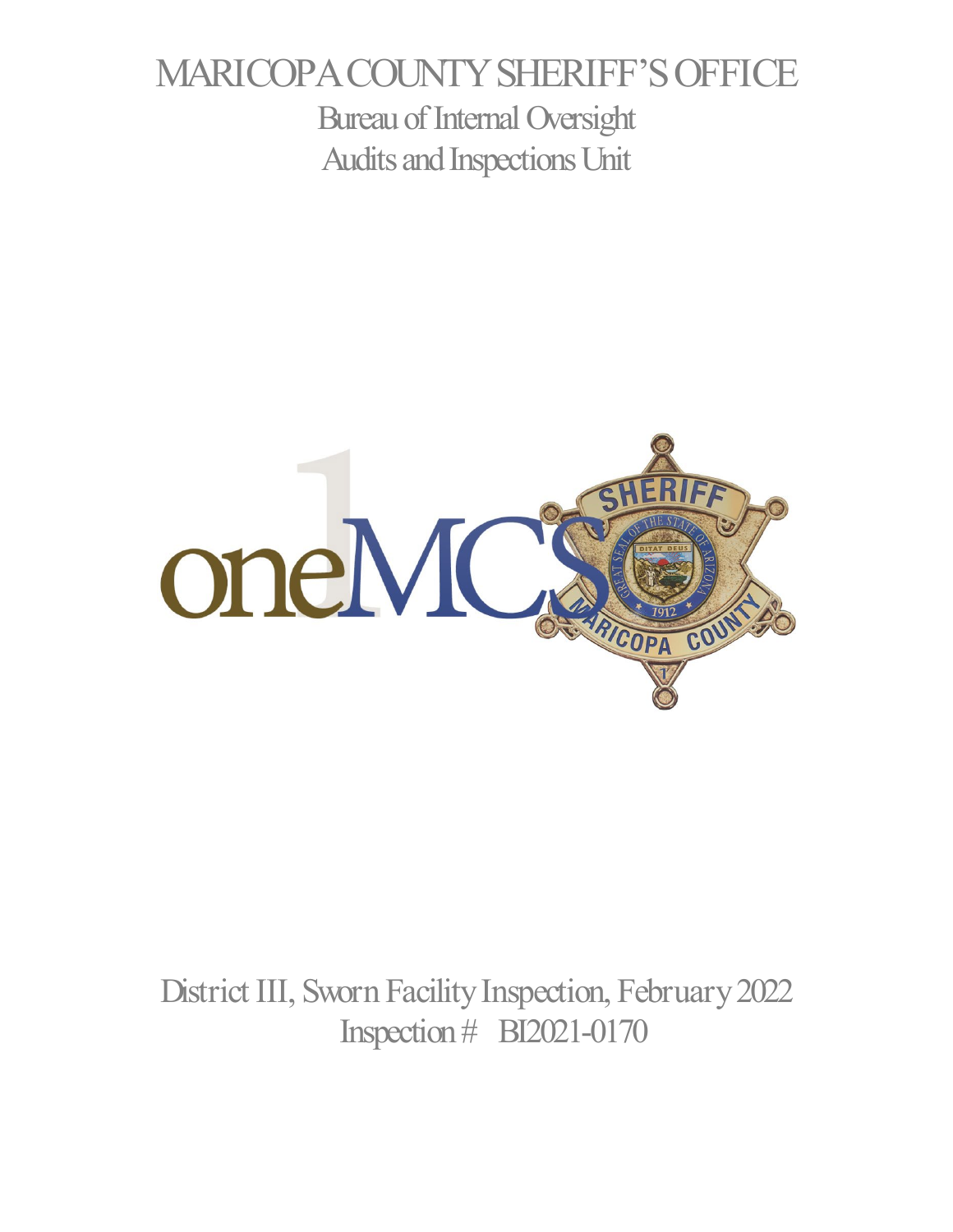The Audits and Inspections Unit (AIU) of the Sheriff's Office Bureau of Internal Oversight (BIO) will conduct Sworn Facility and Property Inspections on an ongoing basis. The purpose of this inspection is to ensure compliance with Office Policies, promote proper supervision and support the requirements set forth in the Court Order. To achieve this, inspectors will select one of the MCSO sworn facilities and conduct an inspection using the *Sworn Facility Matrix* developed by the AIU.

## **Matrix Procedures:**

Utilize the Sworn Facility Inspection Matrix to review/check administration, building, assigned vehicles and any property and evidence for policy compliance. On the day of the inspection, using the "QueTel" Property and Evidence tracking system, a current printout of all outstanding Property and Evidence records for the facility/division being inspected will be obtained.

## **Criteria:**

CP-2, *Code of Conduct* CP-6, *Blood Borne Pathogens* CP-9, *Occupational Safety Programs* EA-19, *Juvenile Operations* EB-2, *Traffic Stop Data Collection* GA-3, *Operations Manual Format* GC-9, *Personnel Records and Files* GD-1, *General Office Procedures* GD-4, *Use of Tobacco Products* GD-14, *Access to Secured Office Buildings* GD-15, *Emergency Evacuation Plans* GF-3, *Criminal History Record Information and Public Records* GF-5, Incident Report Guidelines GE-3, *Property Management* GE-4, *Use, Assignment, and Operation of Vehicles* GH-2, *Internal Investigations* GH-4, *Bureau of Internal Oversight Audits, and Inspections* GJ-24, *Community Relations and Youth Programs*

## **Conditions:**

On February 2, 2022, a Sworn Facility inspection was conducted at MCSO's District III. The District III headquarters is located at 13063 West Bell Road in Surprise AZ and is under the responsibility of a Division Commander and 3 Deputy Division Commanders.

District III consists of a total of 79 compensated employees with 4 reserve Deputy, 2 Deputy trainees and 2 civilian employees. District Three covers an approximate area of 1600 square miles in the northwest portion of the county and provide law enforcement service for the communities of Sun City, Sun City West, Town of Youngtown, Wittman, Waddell, Circle City, Morristown, Whispering Ranch, Aguila, and Gladden.

A pre-inspection agenda meeting was conducted with the district's command staff and the scope and depth of the inspection were discussed using the inspection checklist. District personnel had the opportunity to ask questions to ensure full understanding of the requirements for each element of the inspection checklist.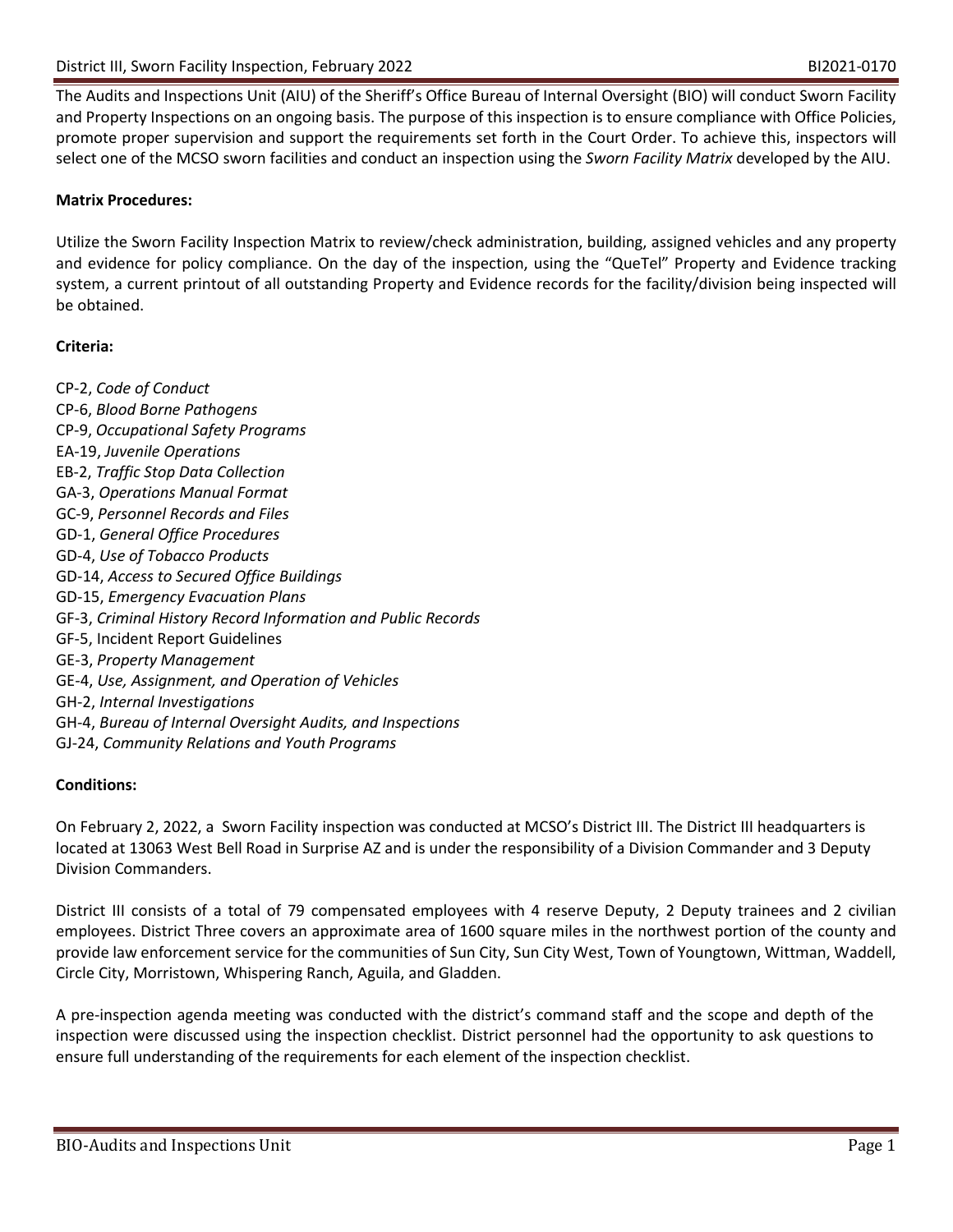#### **Objectives:**

The objective of the inspection is to determine the District's compliance with the requirements of MCSO policy. The division's Operations Manual was last updated in July 2021.

#### **Facility Inspection:**

On the day of the inspection, the Audits, and Inspection Unit (AIU) personnel found the facilities were secure with access limited to assigned personnel. Any other approved persons that are granted access to the interior working areas must present credentials or have key card access. The facilities are well maintained and orderly.

No evidence was discovered during the inspection indicating Sheriff Office facilities and/or equipment were being used in a manner that discriminates or denigrates anyone based on race, color, nationality/national origin, immigration status, age, religious beliefs/religion, gender, culture/cultural group, sexual orientation, gender identity/expression, veteran status, ancestry, physical or mental disability, ethnic background, or socioeconomic status..

#### **Sworn Facility Inspection Matrix:**

The District III facility was inspected using the Sworn Facility Inspection Matrix that contains a total of 45 inspection items (to include four assigned vehicles inspected). Of the 46 items of inspection, 4 were not applicable resulting in 42 items of inspection in the matrix. Additionally, 3 items of evidence were inspected and found to have been properly packaged, stored, and entered the OIM system. One of the items was listed as 'Rejected' for administrative reasons; however, the item was found to have been properly packaged, stored, and entered the OIM system.

The staff was organized, had all the required documentation in accessible locations, was clearly identified, was organized, and properly secured. **There were no deficiencies noted during this inspection.**